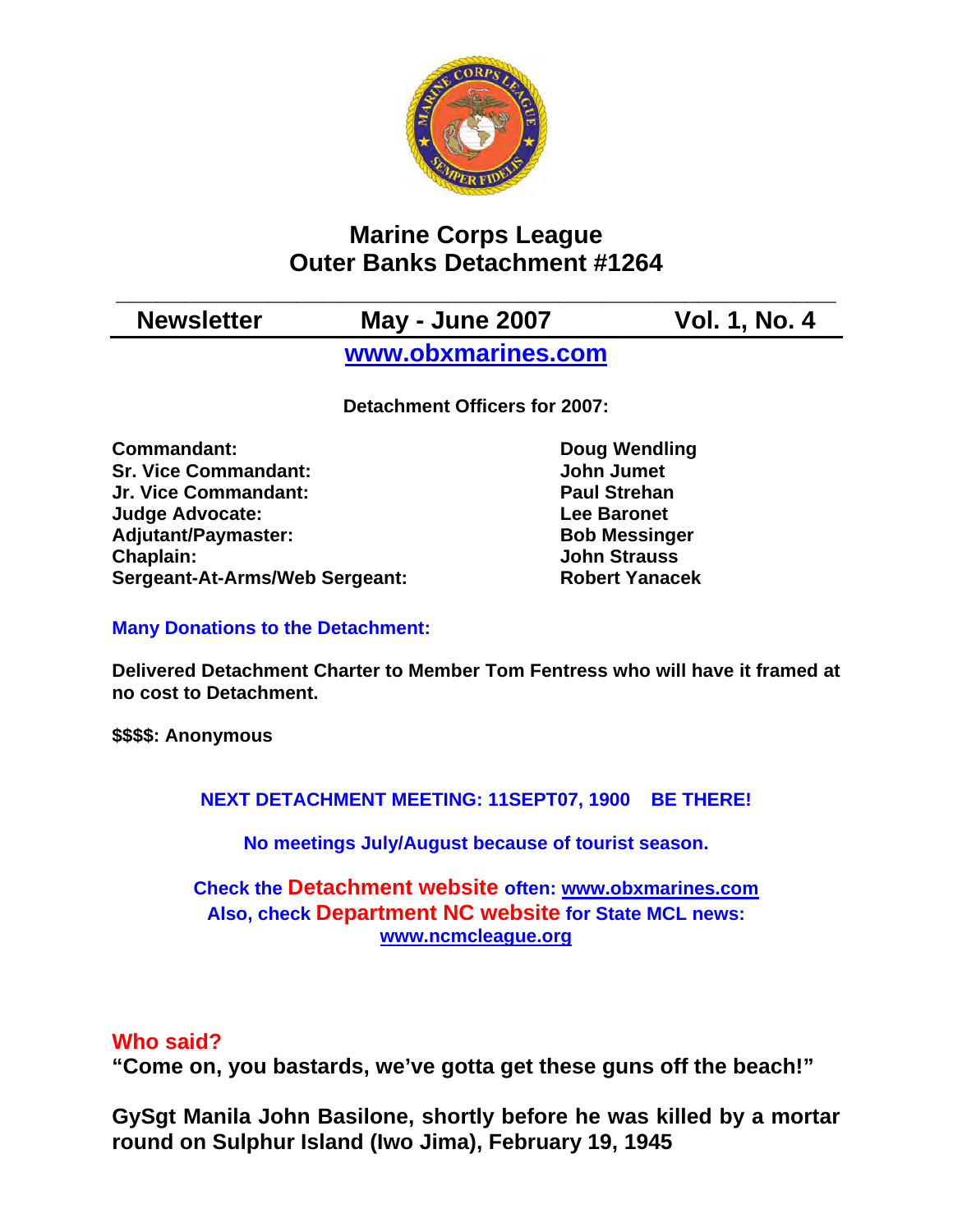### **What's Been Going On?**

**Marine Corps League, Outer Banks Detachment 1264 officially incorporated as a non-profit Corporation in the State of North Carolina, 14Jun07** 

**Detachment By-Laws approved by Department NC Judge Advocate, John Staffieri, 23Jun07. Original, signed document in custody of Detachment Judge Advocate.** 

**Military & Veteran's Liaison to Congressman Walter Jones, Jason Lowry presented a legislative update and gathered local veterans inputs regarding benefits at General Membership Meeting, 8May07. Contacted NC District Veterans Service Officer: William Turner on behalf of Detachment.** 

**NC District Veterans Service Officer, William Turner was a guest at General Membership Meeting, 12Jun07. Briefed members on current veteran's affairs and provided several copies of "Federal Benefits for Veterans and Dependents – 2006 Edition" for Detachment use. [If you would like a copy, simply email [wendling.d@obxmarines.com](mailto:wendling.d@obxmarines.com).]** 

**Detachment Commandant and Adjutant Paymaster participated in an Eagle Scout Court of Honor, Kill Devil Hills, NC on 30Jun07 for Charles Graham Yates, Troop 165-Manteo. Presented Eagle Scout Yates with a Certificate of Good Citizenship on behalf of the Marine Corps League.** 

**Local resident, George Barlow III was presented a Certificate of Appreciation for Loyalty and Patriotism by Detachment at General Membership Meeting, 12Jun07. George's father and his son both served in the Marine Corps and George honors them by riding one of his two motorcycles to work daily which have been decorated with abundant Marine decals, etc.** 

**Detachment Members participated in the Town of Nags Head, Memorial Day Ceremony, 28May07.** 

**Associate Member Elizabeth Wendling made initial contact with Duck Woods Country Club regarding brunch to be held there 10Nov07. Elizabeth and Becky Baronet will be working with them to arrange a delightful, but reasonably priced, menu for our 232nd Marine Corps Birthday celebration. Member Dick Sulik, a DWCC member, is sponsoring the event for the Detachment, resulting in lower cost to members.** 

**Detachment Commandant Wendling attended Department NC Annual Convention in Charlotte, NC, 22-23Jun07. New Department NC Officers elected and installed. Jack Petrarca, Cary, NC is the new Department NC Commandant. [See [www.ncmcleague.org](http://www.ncmcleague.org/) for details on new officers and mission/goals for 2007/2008.** 

**Welcomed New Members: Tim Gregory and Charles Cameron Detachment Membership, end June: 31**

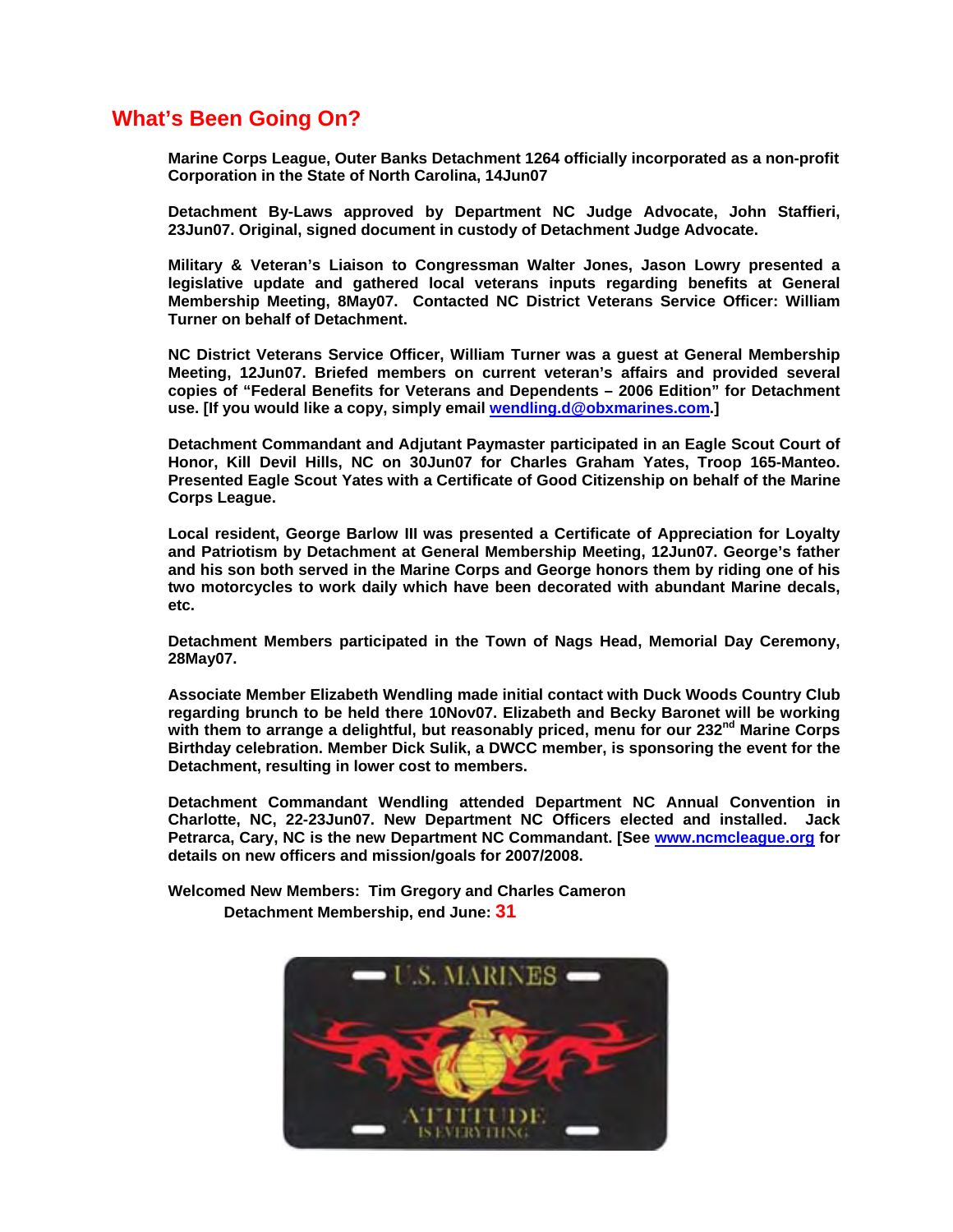## **Message from Commandant of the Marine Corps:**

#### **CMC WASHINGTON DC(UC)**

#### **TO: ALL MARINE CORPS LEAGUE MEMBERS [Via National Commandant, Jack Ryan]**

#### **23 MARCH 2007**

**I am writing you this letter to ask for your support, and the support of the Marine Corps League. I know that I do not need to recount how our Marines are serving selflessly in harm's way – but it seems that many of our fellow Americans do not understand the gravity of the current situation. We are fighting a determined enemy bent on terror and domination. Iraq and Afghanistan are only the first battles of this Long War – but they are crucial to our Nation's future. Success by the enemy will dramatically change the world as we know it, leaving a harsh environment for our children and grandchildren to endure.** 

**I need your help, and the help of the Marine Corps League, to inspire the American people –they need to understand that we must succeed in the war, as our long term national credibility is on the line. You are in a unique position to make an impact, and that's why this letter is in your hands. Having worn the Eagle, Globe, and Anchor for more than half a century, your distinctive credibility allows you to speak with authority. You have a strategic position in our society, and I ask that you, as a Marine, take up this call.** 

**A new generation of Marines is distinguishing themselves far from our shores – and they need our help to fight the good fight here at home. I ask for your continued commitment to ensure our nation prevails.** 

**Semper Fi, Marine!** 

**James T. Conway, General, U.S. Marine Corps, Commandant of the Marine Corps** 

**Detachment Programs/Actions/Events - These items are either in discussion among our members, staged for implementation or underway:** 

**Recruiting Campaign – Recruiting materials available to all members. They are available on our website or from any Detachment Officer. Associate Members WELCOME! Make it an objective to recruit one new member before the next Newsletter is published!** 

#### **Marines Helping Marines –**

**Volunteer Drivers: to provide transportation of fellow veterans to meetings, Detachment events, VA Hospital, airport, etc. Is your name on the Volunteer List??? If not, contact us today…** 

**Notary Public Service: Provided at NO COST to members needing Notary services. Contact Robert Yanacek, Detachment Sergeant-at-Arms/Web Sergeant.**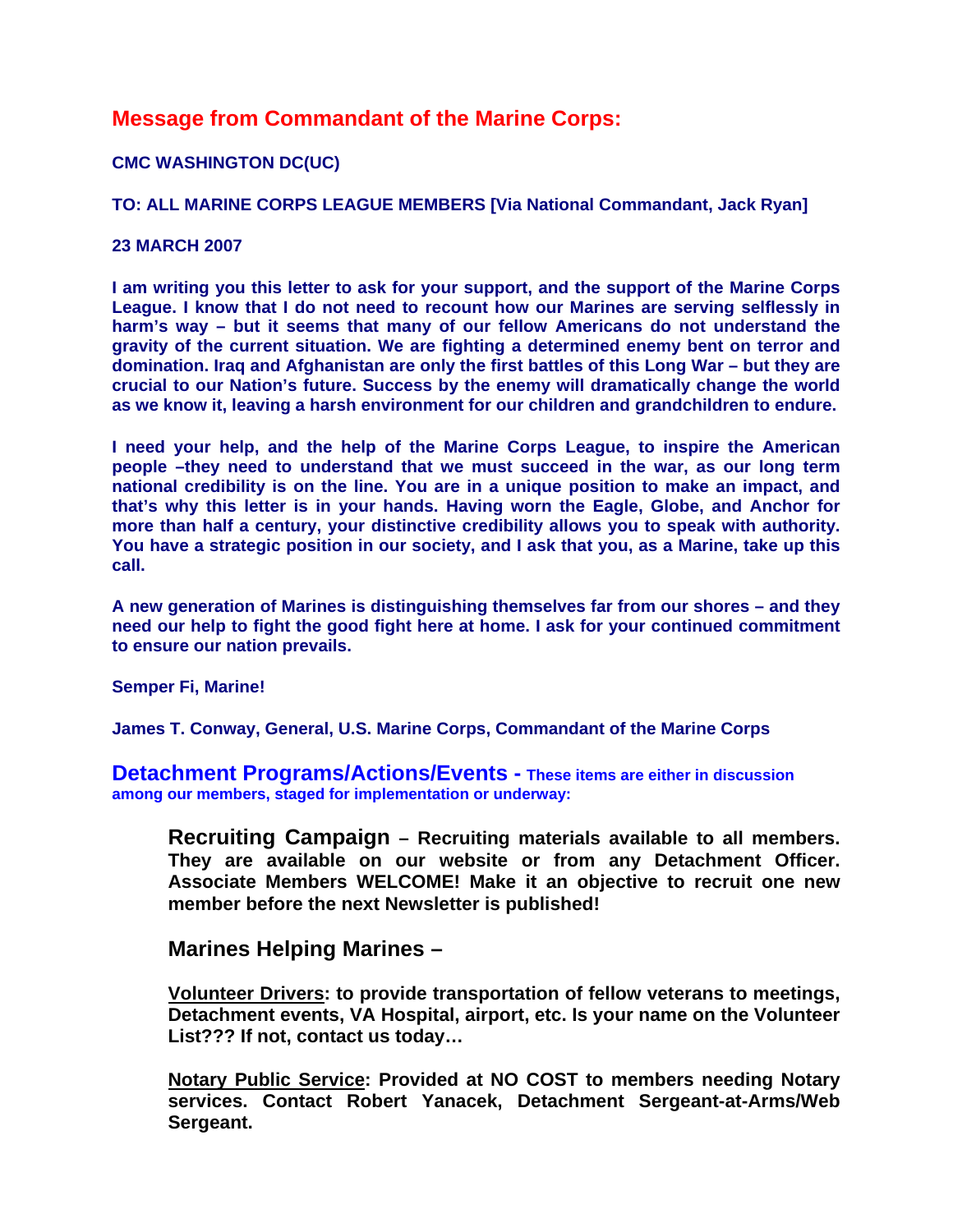**Community Service – Share your ideas, Volunteer to ramrod one of these projects for the Detachment, Lend a hand… Contact one of your Detachment Officers directly and/or bring your ideas to the next Detachment Meeting:** 

#### **Veterans History Project [Library of Congress]**

#### **BSA Eagle Scout Program**

**Fun –** 

**232nd Marine Corps Birthday – This year's celebration will again be held at the Duck Woods Country Club. It will start/end a bit earlier than usual to allow for more family time after the birthday event. Mark your calendar: Saturday, 10Nov07 and plan to attend. Details and invitations out in September…** 

#### **Member News:**

**Active Duty Member Matt Greene, Sniper, 3/2, was married on 18May07. Matt, recently promoted to Corporal, and his new wife Keisha are now at Camp Lejeune where Matt has been assigned as an instructor, sniper school. Congratulations, Matt!** 

**Member Dan Robertson and Heather Teal, were married on 10Jun07 in a ceremony on the Beach. Dan, recently promoted to Captain, has been reactivated for the global war on terror and is now in Camp Pendleton, CA. Keep Dan and his new wife in your thoughts and prayers.** 

**Member Jim Pfizenmayer's wife, Louise passed away. Outer Banks Detachment #1264 members attended the funeral and graveside services, 24Jun07. Our hearts ache for Jim on his loss.** 

#### **NEXT GENERAL MEMBERSHIP MEETING:**

# **11Sept07, 1900, Thomas A. Baum Center**

## **Department of North Carolina, 1st Quarter Meeting**

**22 September 2007 – Greensboro, NC, 1100-1530** 

#### **Greater Greensboro Detachment #260, Host**

**There's a wide variety of resources available on your Detachment Website! Check it out! [www.obxmarines.com](http://www.obxmarines.com/)**